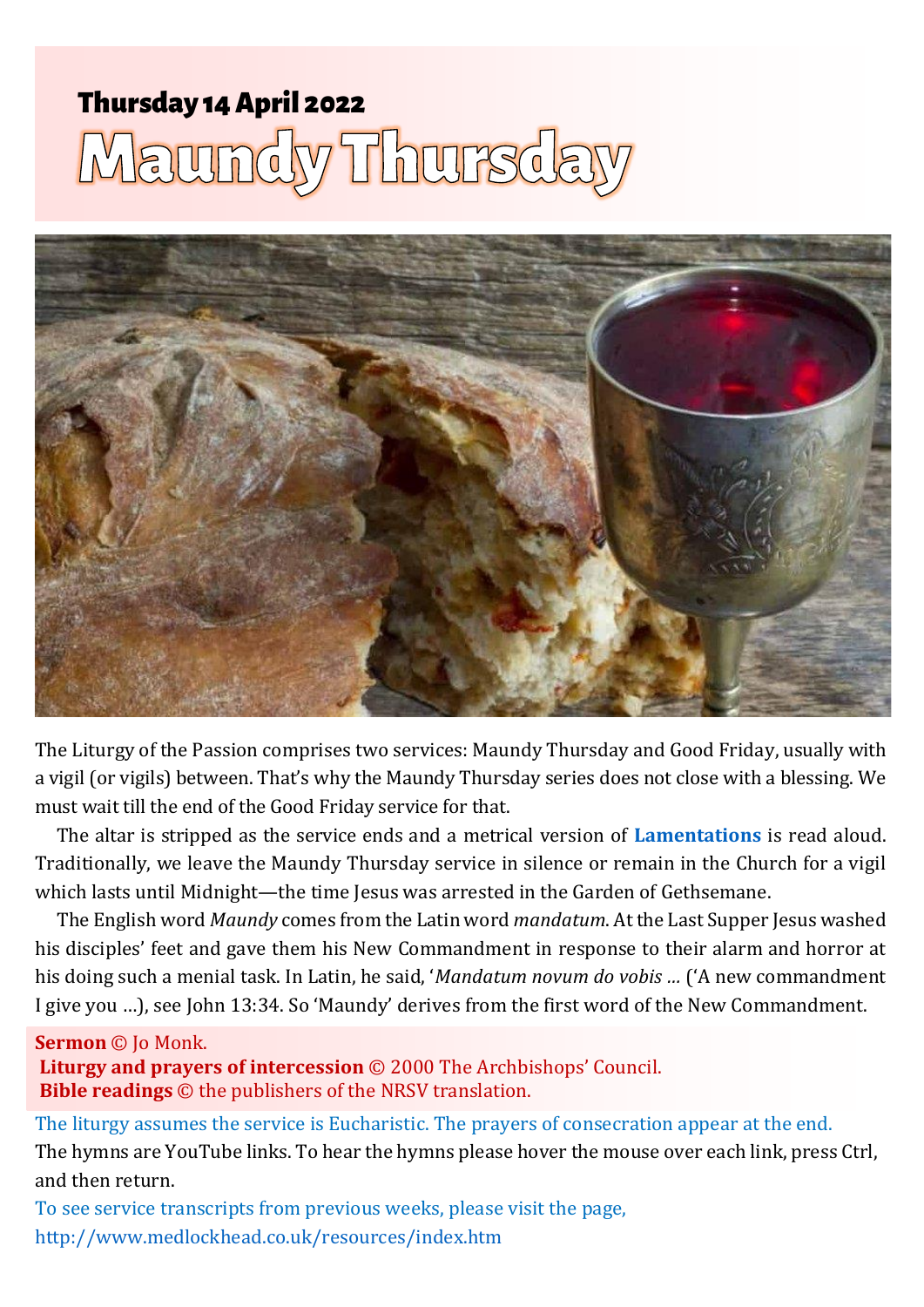#### **The Welcome**

In the name of the Father, and of the Son, and of the Holy Spirit

All **Amen.**

The Lord be with you

All **And also with you.**

#### HYMN 1 **[I am the bread of life](https://youtu.be/YptXBkDOUmY)** (please click here to hear the hymn)

### **The Preparation**

All **Almighty God, to whom all hearts are open, all desires known, and from whom no secrets are hidden: cleanse the thoughts of our hearts by the inspiration of your Holy Spirit, that we may perfectly love you, and worthily magnify your holy name; through Christ our Lord. Amen.**

Our Lord Jesus Christ said:

The first commandment is this:

'Hear, O Israel, the Lord our God is the only Lord.

You shall love the Lord your God with all your heart,

with all your soul, with all your mind,

and with all your strength.'

And the second is this: 'Love your neighbour as yourself.'

There is no other commandment greater than these.

On these two commandments hang all the law and the prophets.

#### All **Amen. Lord, have mercy.**

Our Lord Jesus Christ says:

'If you love me, keep my commandments.

Unless I wash you, you have no part with me.'

Let us confess to almighty God our sins against his love: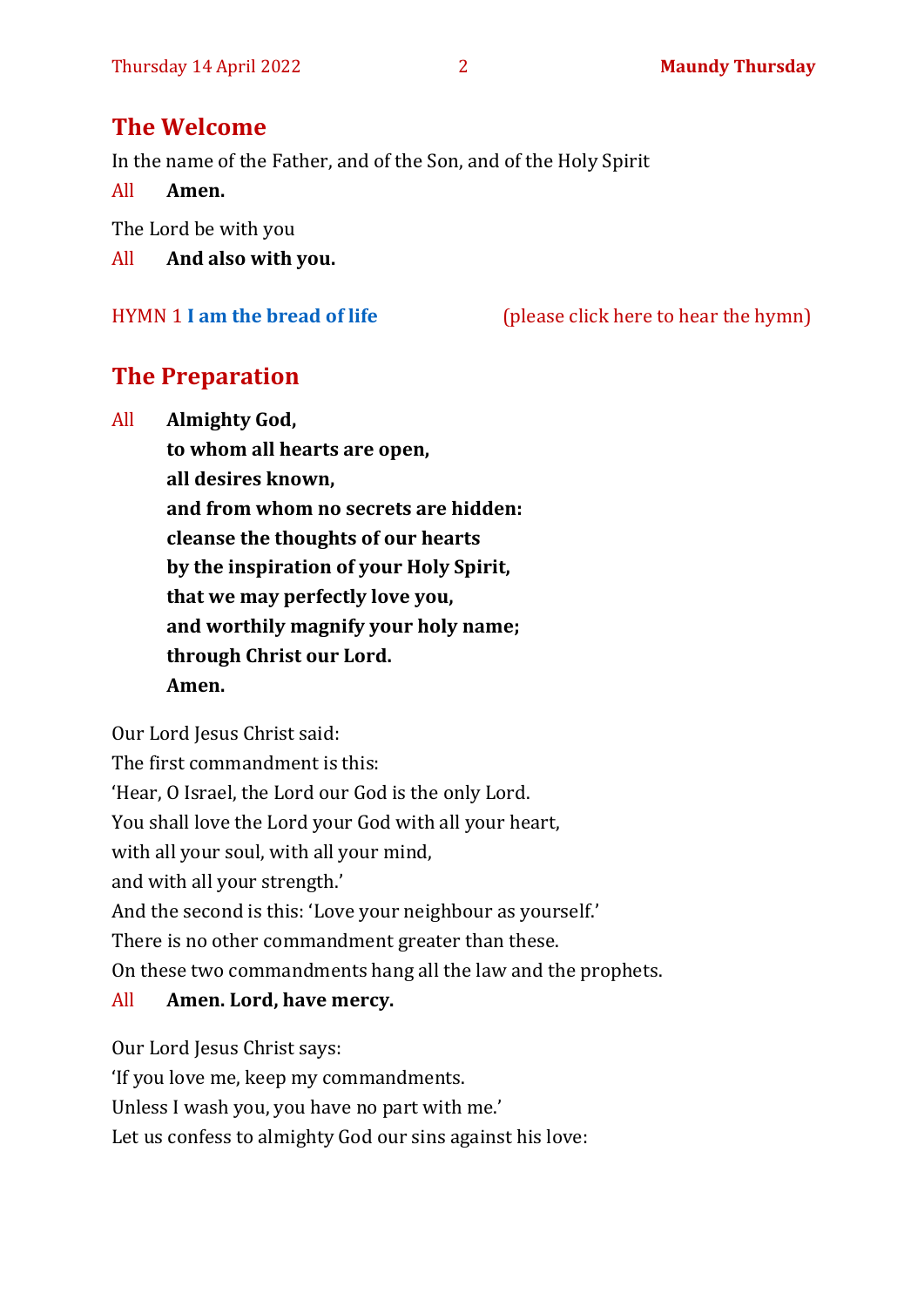All **Almighty God, our heavenly Father, we have sinned against you and against our neighbour in thought and word and deed, through negligence, through weakness, through our own deliberate fault. We are truly sorry and repent of all our sins. For the sake of your Son Jesus Christ, who died for us, forgive us all that is past and grant that we may serve you in newness of life to the glory of your name. Amen.**

Almighty God,

who forgives all who truly repent, have mercy upon you, pardon and deliver you from all your sins, confirm and strengthen you in all goodness, and keep you in life eternal; through Jesus Christ our Lord. All **Amen.**

There is no Gloria during Lent

#### **The Collect for Maundy Thursday**

Let us pray that we may love one another as Christ has loved us:

God our Father, you have invited us to share in the supper which your Son gave to his Church to proclaim his death until he comes: may he nourish us by his presence, and unite us in his love; who is alive and reigns with you, in the unity of the Holy Spirit, one God, now and for ever.

All **Amen.**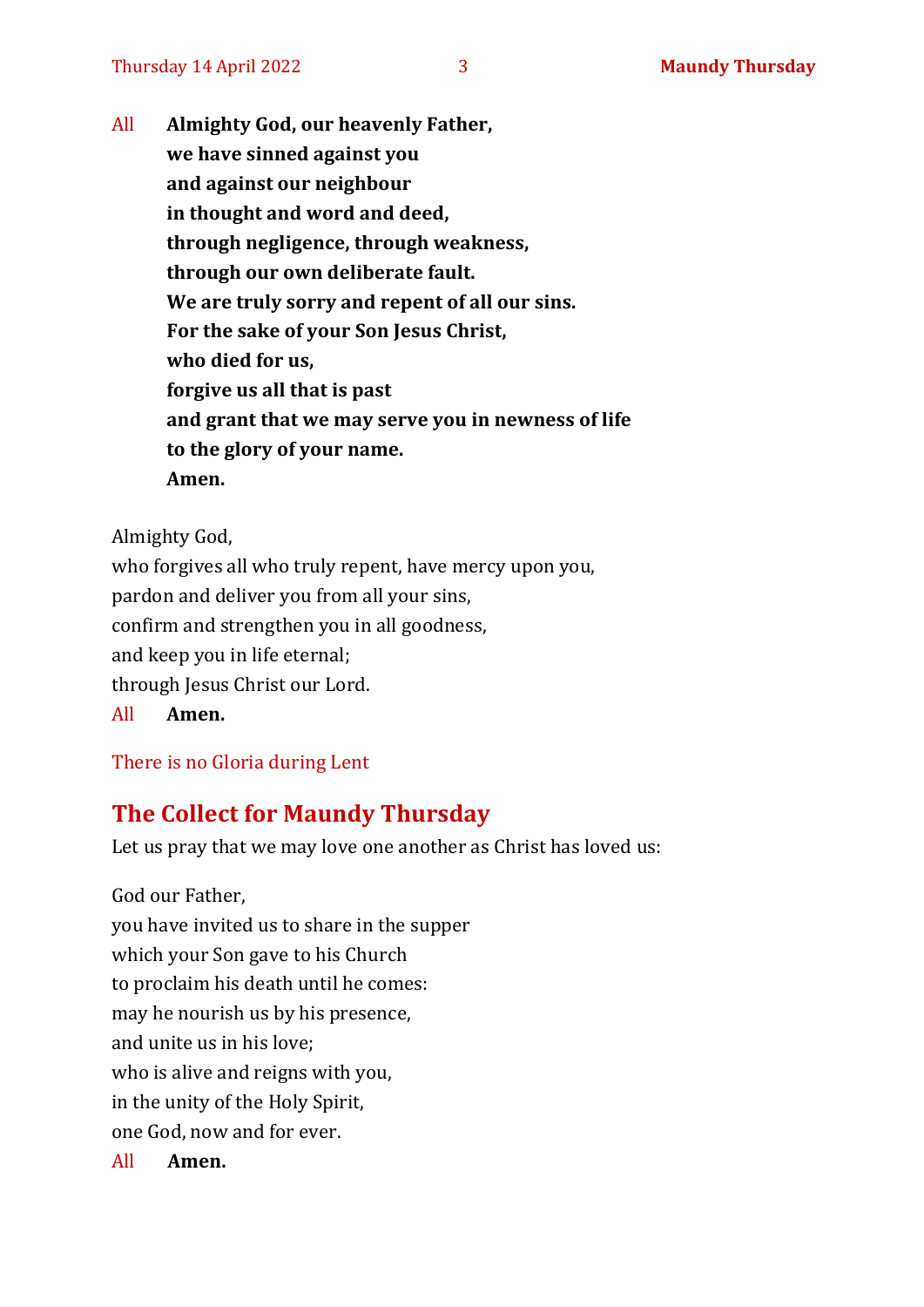#### **First reading**

A reading from the Book of Moses called Exodus

The Lord said to Moses and Aaron in the land of Egypt: This month shall mark for you the beginning of months; it shall be the first month of the year for you. Tell the whole congregation of Israel that on the tenth of this month they are to take a lamb for each family, a lamb for each household. If a household is too small for a whole lamb, it shall join its closest neighbour in obtaining one; the lamb shall be divided in proportion to the number of people who eat of it.

This is how you shall eat it: your loins girded, your sandals on your feet, and your staff in your hand; and you shall eat it hurriedly. It is the Passover of the Lord. For I will pass through the land of Egypt that night, and I will strike down every firstborn in the land of Egypt, both human beings and animals; on all the gods of Egypt I will execute judgements: I am the Lord. The blood shall be a sign for you on the houses where you live: when I see the blood, I will pass over you, and no plague shall destroy you when I strike the land of Egypt.

This day shall be a day of remembrance for you. You shall celebrate it as a festival to the Lord; throughout your generations you shall observe it as a perpetual ordinance. *Exodus 12:1–4, 11–14*

This is the Word of the Lord All **Thanks be to God.**

#### **Second reading**

A reading from First Letter of St Paul to the Corinthians

For I received from the Lord what I also handed on to you, that the Lord Jesus on the night when he was betrayed took a loaf of bread, and when he had given thanks, he broke it and said, 'This is my body that is for you. Do this in remembrance of me.'

In the same way he took the cup also, after supper, saying, 'This cup is the new covenant in my blood. Do this, as often as you drink it, in remembrance of me.' For as often as you eat this bread and drink the cup, you proclaim the Lord's death until he comes. *1 Corinthians 11:23–26*

This is the Word of the Lord

All **Thanks be to God.**

HYMN 2 **[Broken for me; broken for you](https://youtu.be/I31lNuvYBWQ)** (click on this link to hear the hymn)

[Lord we lift your name on high](https://youtu.be/zVqWEtfpTgo) (click on this link to hear the hymn)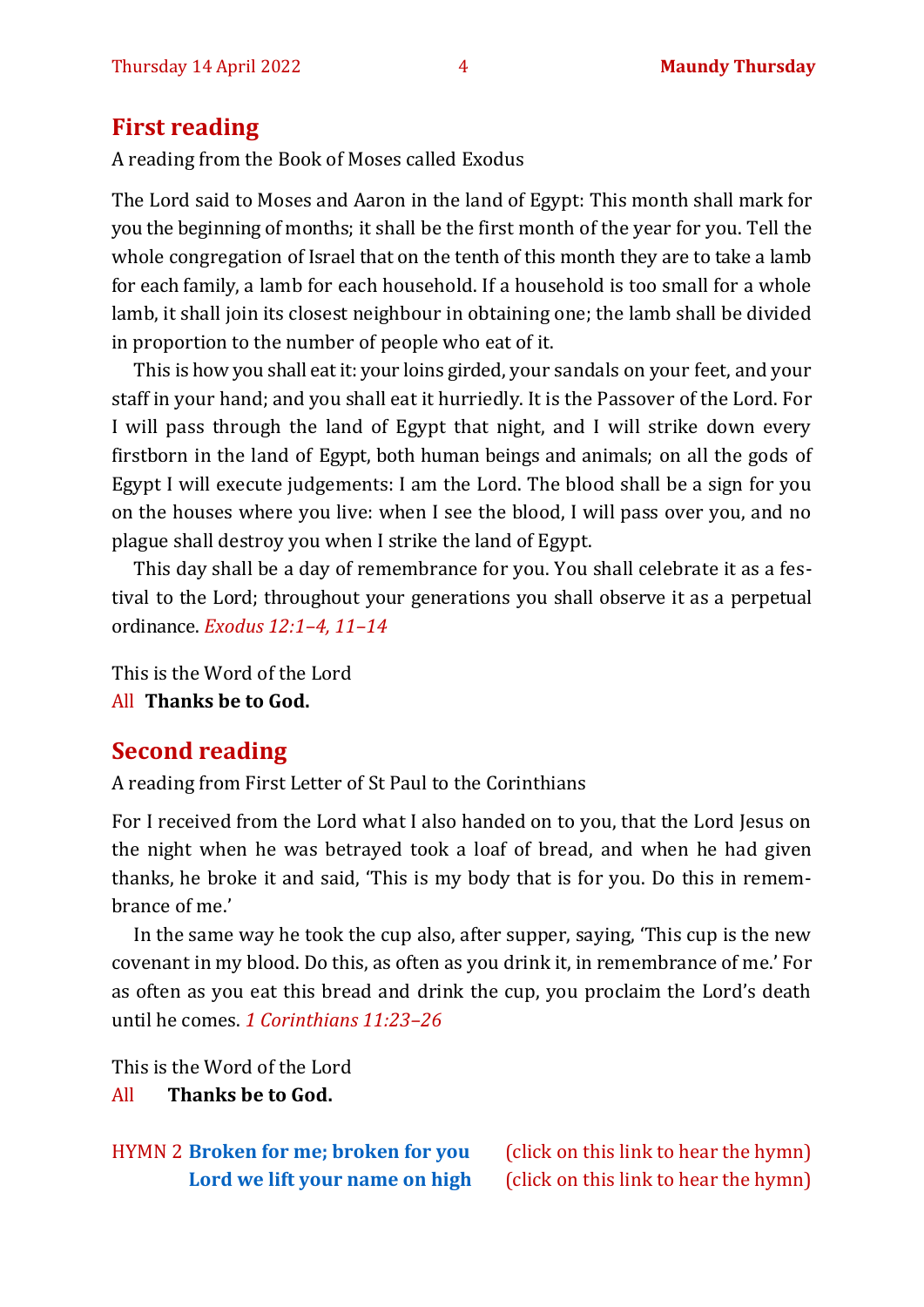#### **Gospel reading**

Hear the Gospel of our Lord Jesus Christ according to John

#### All **Glory to you O Lord.**

Before the festival of the Passover, Jesus knew that his hour had come to depart from this world and go to the Father. Having loved his own who were in the world, he loved them to the end.

The devil had already put it into the heart of Judas son of Simon Iscariot to betray him. And during supper Jesus, knowing that the Father had given all things into his hands, and that he had come from God and was going to God, got up from the table[,](javascript:void(0);) took off his outer robe, and tied a towel around himself. Then he poured water into a basin and began to wash the disciples' feet and to wipe them with the towel that was tied around him. He came to Simon Peter, who said to him, 'Lord, are you going to wash my feet?' Jesus answered, 'You do not know now what I am doing, but later you will understand.' Peter said to him, 'You will never wash my feet.' Jesus replied, 'Unless I wash you, you have no share with me.' Simon Peter said to him, 'Lord, not my feet only but also my hands and my head!' Jesus said to him, 'One who has bathed does not need to wash, except for the feet[,](javascript:void(0);) but is entirely clean. And you are clean, though not all of you.' He knew who was to betray him; for this reason he said, 'Not all of you are clean.'

After he had washed their feet, had put on his robe, and had returned to the table, he said to them, 'Do you know what I have done to you? You call me Teacher and Lord—and you are right, for that is what I am. So if I, your Lord and Teacher, have washed your feet, you also ought to wash one another's feet. For I have set you an example, that you also should do as I have done to you. Very truly, I tell you, servant[s](javascript:void(0);) are not greater than their master, nor are messengers greater than the one who sent them.

'If you know these things, you are blessed if you do them. When he had gone out, Jesus said, 'Now the Son of Man has been glorified, and God has been glorified in him. If God has been glorified in him[,](javascript:void(0);) God will also glorify him in himself and will glorify him at once. Little children, I am with you only a little longer. You will look for me; and as I said to the Jews so now I say to you, "Where I am going, you cannot come." I give you a new commandment, that you love one another. Just as I have loved you, you also should love one another. By this everyone will know that you are my disciples, if you have love for one another.' *John 13:1–17, 31b–35*

This is the Gospel of the Lord

All **Praise to you O Christ.**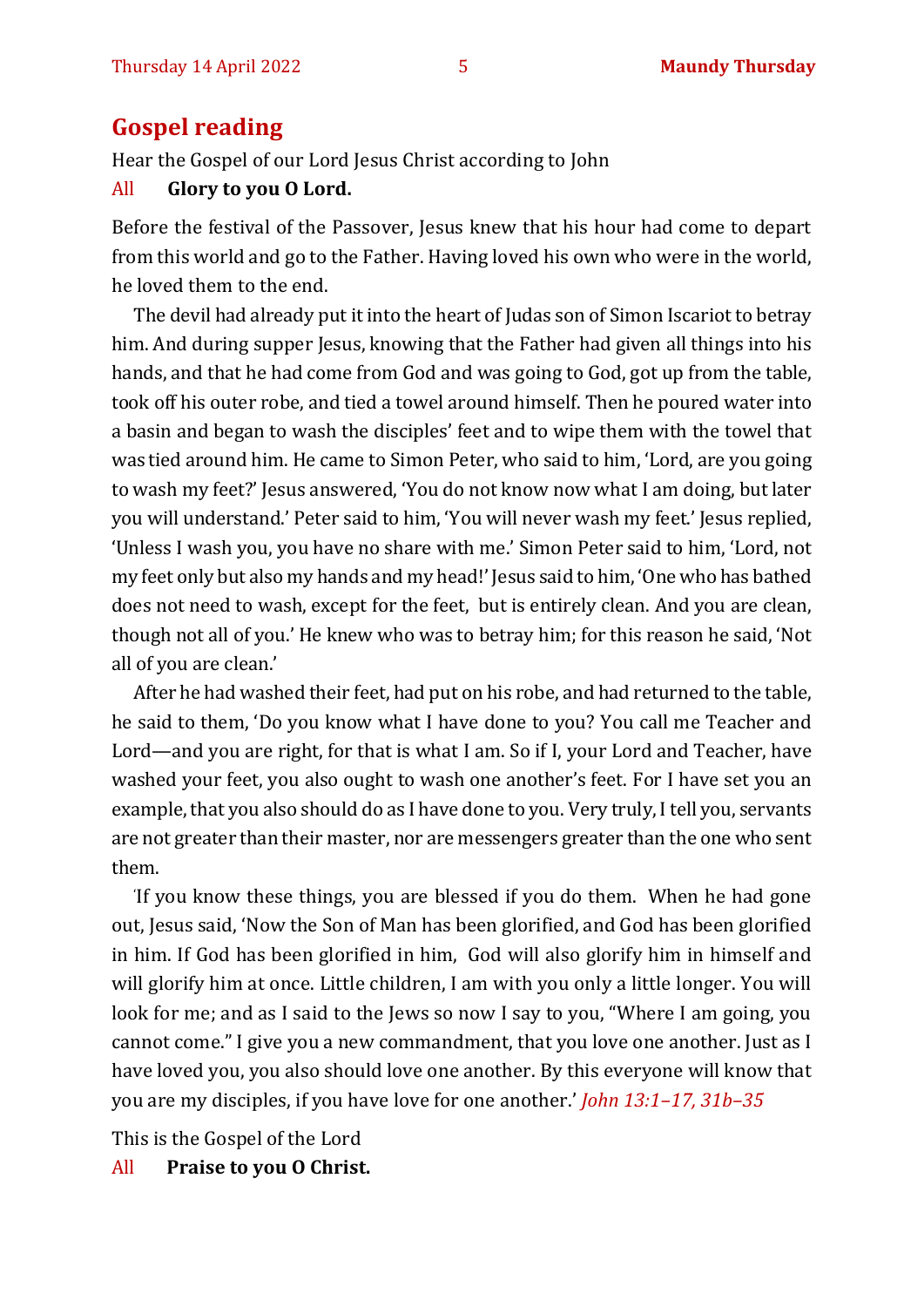#### **Sermon**

When we talk about 'passion', we usually mean strong, powerful feelings: for example of love, hate, or anger. We may say we love someone with a passion, that football arouses a good deal of *passion* among its fans, or that we feel a passionate hatred of cruelty to animals.

When we talk about the Passion of Christ, we mean something quite different: the Passion is the story of Jesus' arrest, trial and suffering, the story of Holy Week, culminating in his death on Good Friday and his resurrection on Easter Sunday.

'Passion' in this sense comes from the Latin word *passio*, which means 'to suffer, to bear, or to endure'. It's where we get the words 'patience', and 'patient' from a patient person endures whatever comes their way.

And that's what Jesus did in Passion Week. After three years of active ministry, healing the sick, helping blind people to see and deaf people to hear, raising the dead and preaching the message of God's love and forgiveness, Jesus stops doing things and starts to have things done to him.

From Palm Sunday, when he rides into Jerusalem, things begin to happen to Jesus rather than him making things happen.

At the Last Supper, he warns his disciples that this is going to be the case:

When the hour came, Jesus and his apostles reclined at the table. And he said to them, 'I have eagerly desired to eat this Passover with you before I suffer. For I tell you, I will not eat it again until it finds fulfilment in the kingdom of God' (Luke 22:14–16).

Although he prays that God will spare him at the Garden of Gethsemane, he takes no action to escape or to influence his fate. When he is arrested and Peter draws a sword and tries to defend him, he stops Peter, saying,

'Put your sword back in its place … Do you think I cannot call on my Father, and he will at once put at my disposal more than twelve legions of angels? But how then would the Scriptures be fulfilled that say it must happen in this way?' (Matthew 26:52–54).

At his trial, he refuses to defend himself and he goes to the Cross without resistance or complaint.

He has known for some time that this is what he must do: without his death, there can be no resurrection and therefore no salvation for the world. So he submits to what is done to him and 'goes like a lamb to the slaughter'.

There are times in all our lives when we cannot control what happens to us. During the pandemic, our lives turned upside-down and we had no choice about it. We as individuals can do very little to counter climate change and the extreme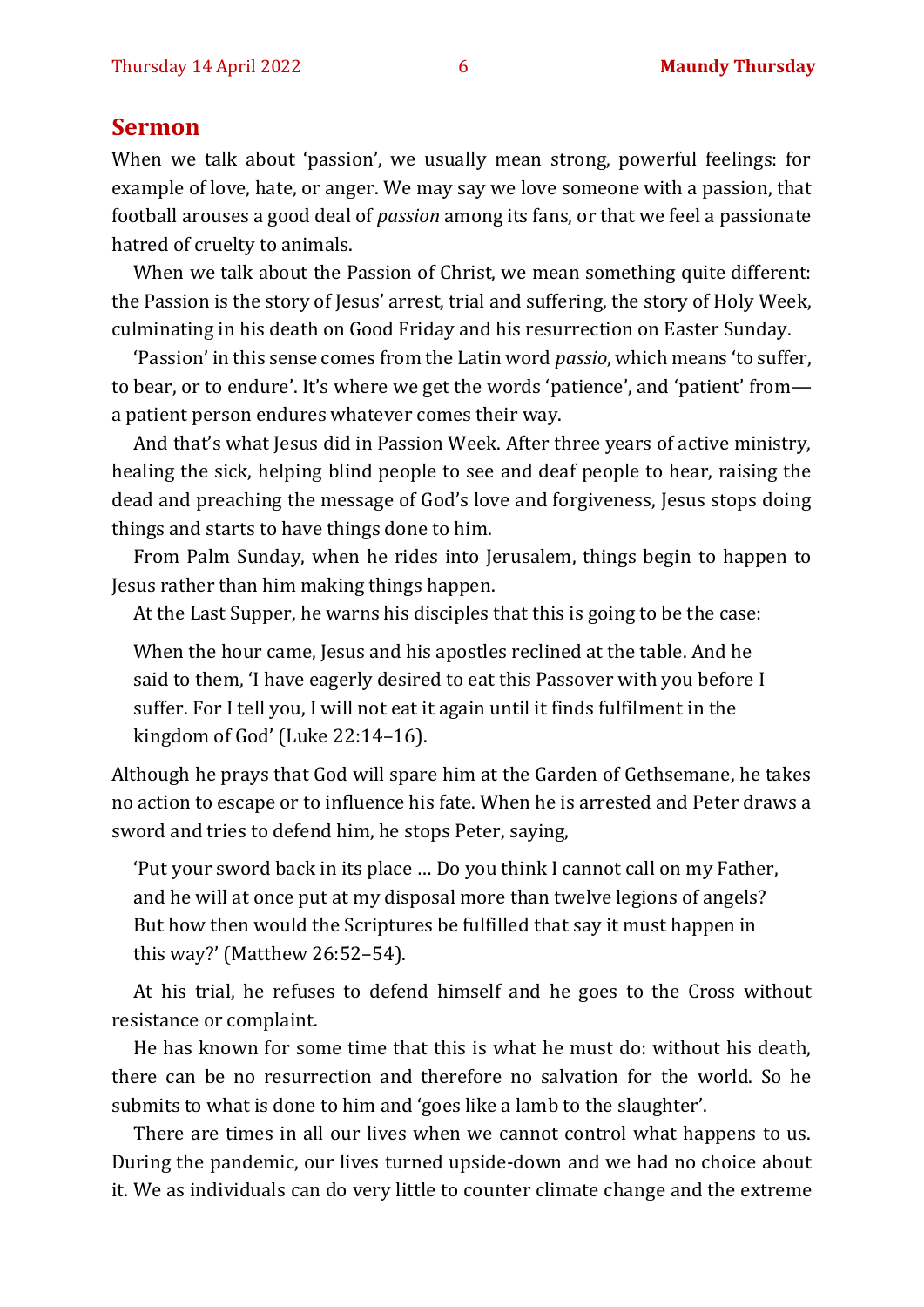weather patterns that are emerging as a result: floods, wildfires and severe storms cannot be avoided, they can only be endured. And now the huge rise in the cost of living: again, we have no choice but to live with it. And we are relatively fortunate: people in Ukraine and in other war-torn countries are losing everything, and are helpless to prevent what is happening to them.

The story of Jesus' Passion tells us two things: firstly, that God knows from firsthand experience what it is like to be helpless in the face of injustice. As the writer of the letter to the Hebrews says: 'Jesus understands every weakness of ours, because he was tempted in every way that we are. But he did not sin' (CEV Hebrews 4:15). He understands what we are going through and he is in it with us.

Secondly, we know that whatever we go through, we can trust God. I don't suggest for one moment that God wants us to suffer or that he sends suffering as a result of sin: if that were true, bad things wouldn't happen to good people and it's very clear that they do.

No: suffering happens, but God is in it with us.

His love will never let us go, for 'nothing can ever separate us from God's love. Neither death nor life, neither angels nor demons, neither our fears for today nor our worries about tomorrow—not even the powers of hell can separate us from God's love…. that is revealed in Christ Jesus our Lord' (Romans 8:38–39).

Jesus knew that and the knowledge enabled him to endure the suffering of Holy Week. His reward was a glorious resurrection on the third day and the salvation of the world.

This Holy Week, let's keep "fixing our eyes on Jesus, the pioneer and perfecter of our faith. For the joy set before him he endured the cross, scorning its shame, and sat down at the right hand of the throne of God". (Hebrews 12:2). Let's pray for the ability to trust God's love and know that if we endure faithfully as he did, we will share his reward.

Amen.

#### **The washing of feet**

#### All **God is love. Those who live in God live in love and God lives in them.**

Here in Christ we gather, love of Christ our calling; Christ, our love, is with us, gladness be his greeting; let us all revere and love him, God eternal. Loving him, let each love Christ in all his brothers.

All **God is love. Those who live in God live in love and God lives in them.**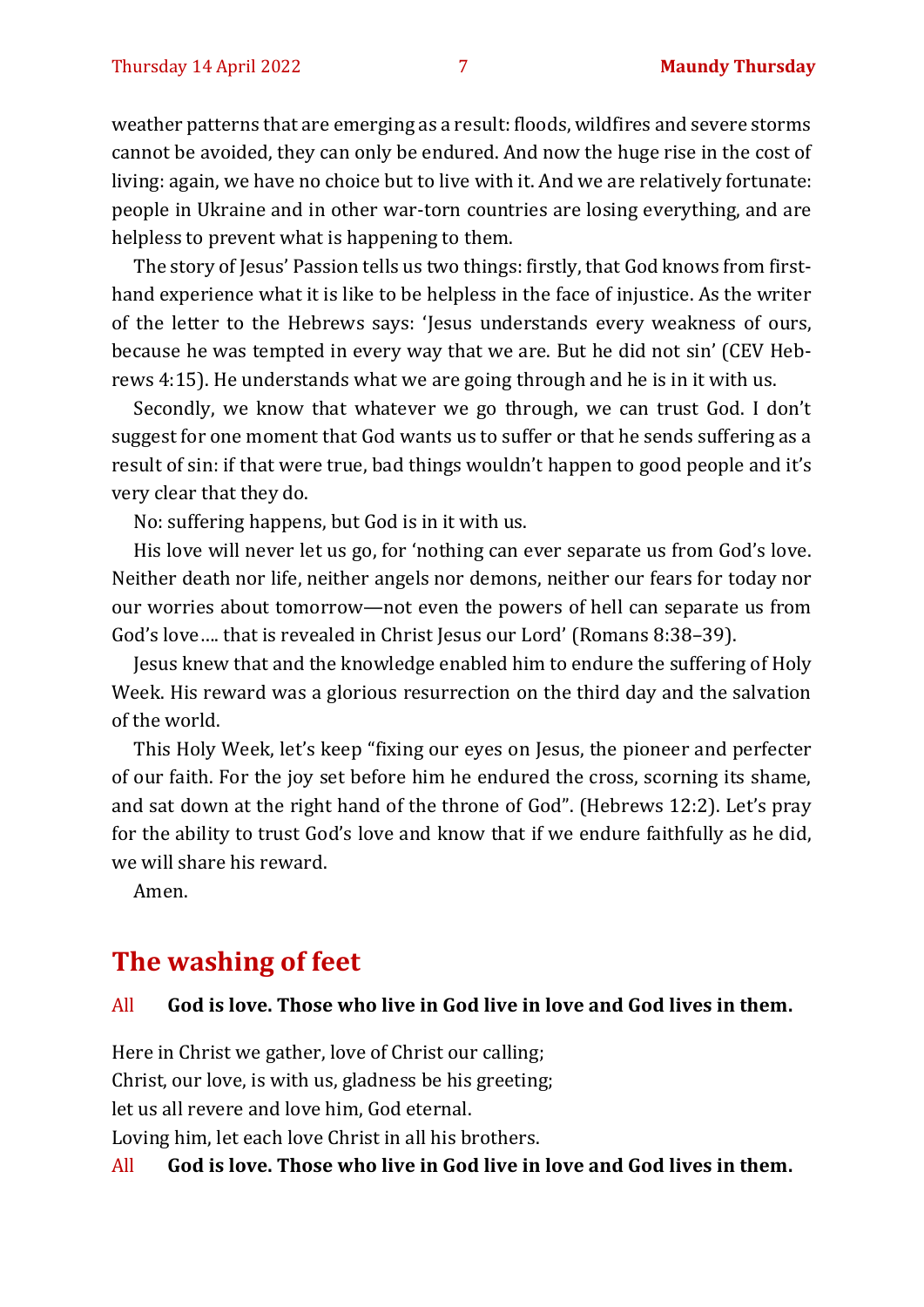When we Christians gather, members of one Body,

let there be in us no discord, but one spirit;

banished now be anger, strife and every quarrel.

Christ our God be present always here among us.

#### All **God is love. Those who live in God live in love and God lives in them.**

Grant us love's fulfilment, joy with all the blessed when we see your face, O Saviour, in its glory; shine on us, O purest Light of all creation, be our bliss while endless ages sing your praises.

#### All **God is love. Those who live in God live in love and God lives in them.**

#### At the end

Lord Jesus Christ, you have taught us that what we do for the least of our brothers and sisters we do also for you: give us the will to be the servant of others as you were the servant of all, and gave up your life and died for us, but are alive and reign, now and for ever. All **Amen**

#### **Prayers of intercession**

In the power of the Spirit let us pray to the Father through Christ the Saviour of the world.

Father, on this, the night he was betrayed, your Son Jesus Christ washed his disciples' feet. We commit ourselves to follow his example of love and service. Lord, hear us:

All **and humble us.**

On this night, he prayed for his disciples to be one. We pray for the unity of your Church. Lord, hear us:

All **and unite us.**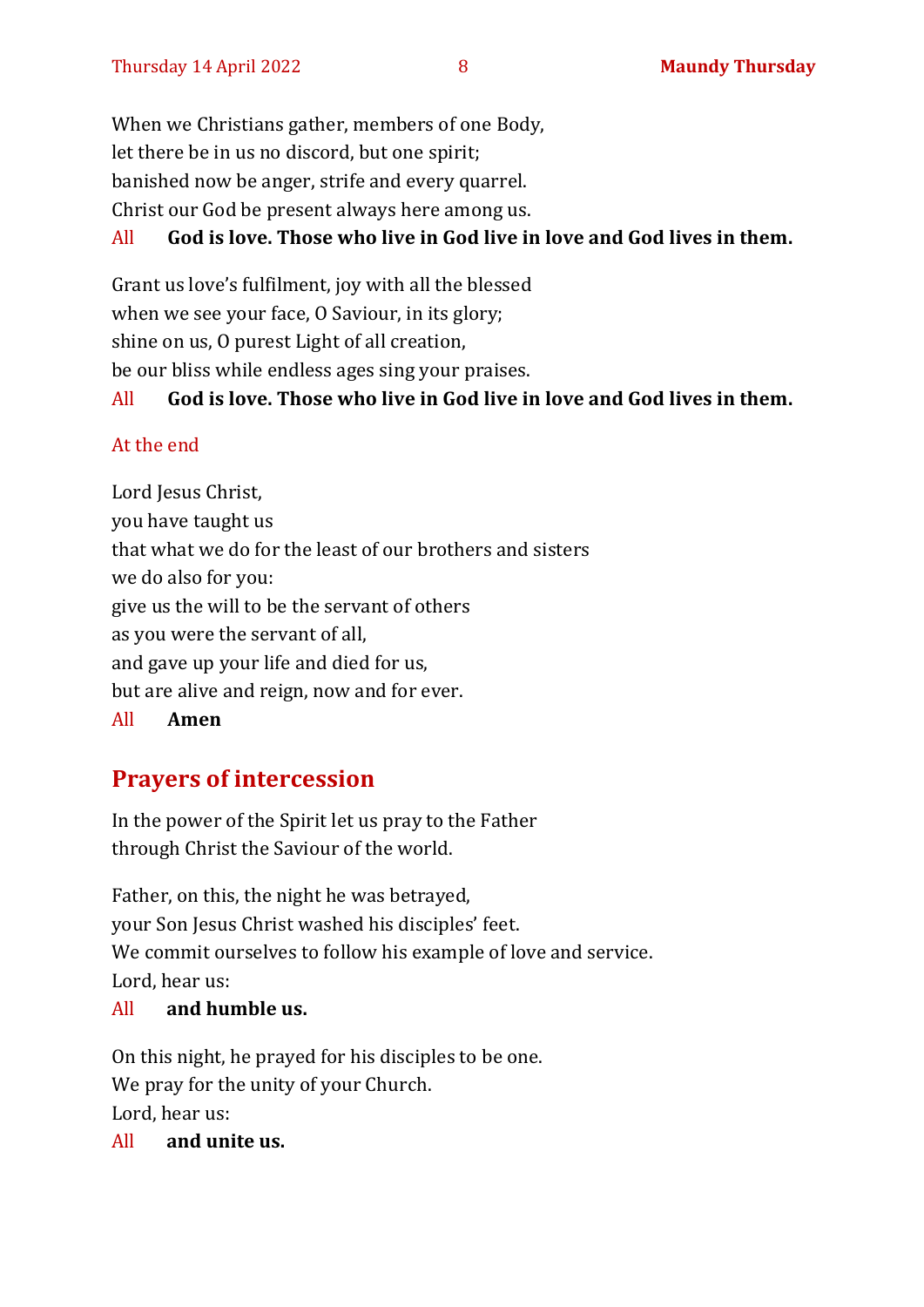On this night, he prayed for those who were to believe through his disciples' message. We pray for the mission of your Church. Lord, hear us:

#### All **and renew our zeal.**

On this night, he commanded his disciples to love, but suffered rejection himself. We pray for the rejected and unloved. Lord, hear us:

#### All **and fill us with your love.**

On this night, he reminded his disciples that if the world hated them it hated him first. We pray for those who are persecuted for their faith. Lord, hear us:

#### All **and give us your peace.**

On this night, he accepted the cup of death and looked forward to the new wine of the kingdom. We remember those who have died in the peace of Christ. Lord, hear us:

#### All **and welcome all your children into paradise.**

Leader Merciful Father,

All **accept these prayers for the sake of your Son, our Saviour Jesus Christ. Amen.**

#### **The peace**

Jesus says: 'Peace I leave with you; my peace I give to you. Do not let your hearts be troubled, neither let them be afraid.'

The peace of the Lord be always with you:

#### All **And also with you.**

HYMN 3 **[Do not be afraid](https://youtu.be/v2rO0LhSWJ0)** (please click on this link to hear the hymn)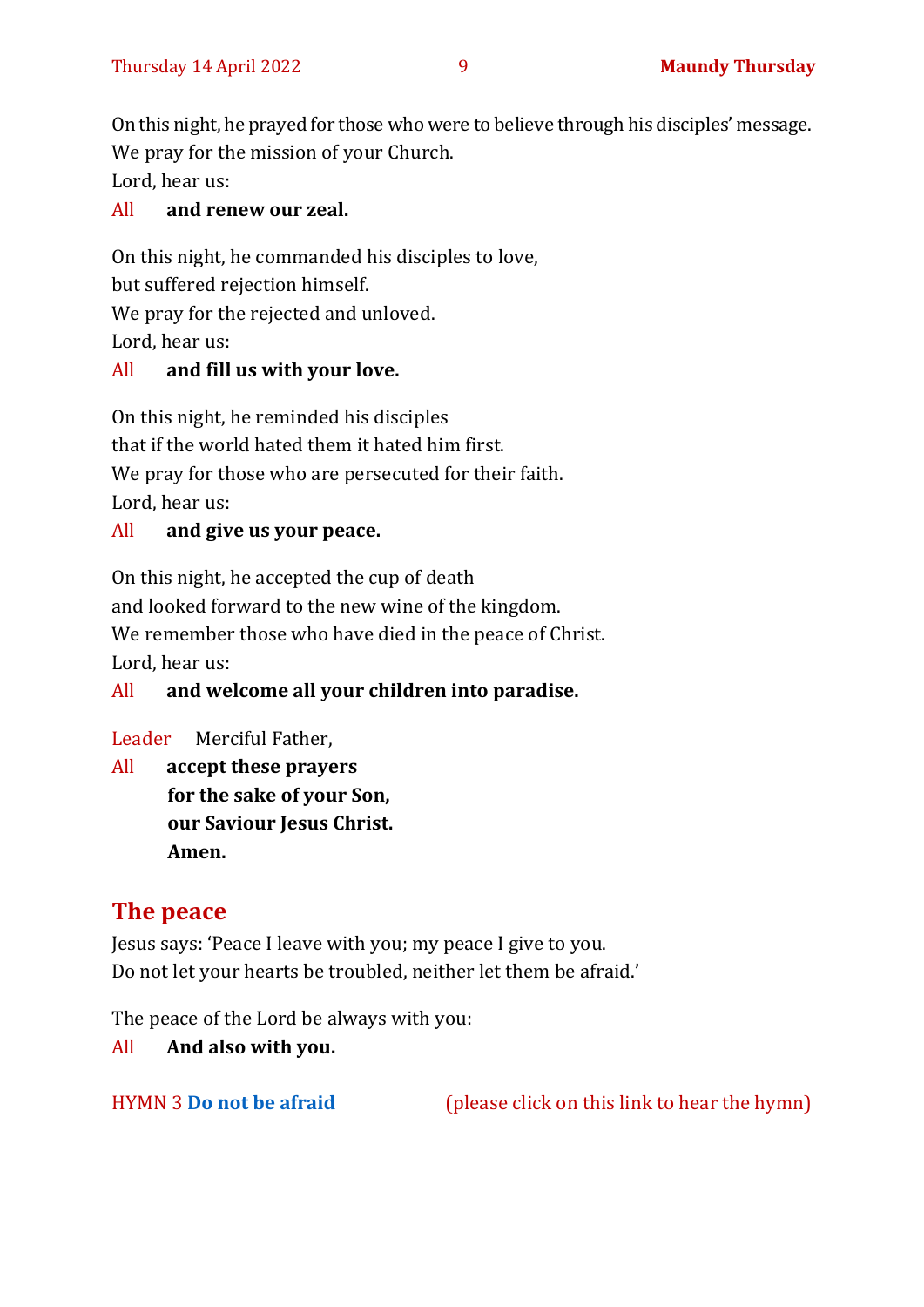## The Liturgy of the Sacrament

#### Eucharistic Prayer (prayer E)

The Lord be with you

#### All **and also with you.**

Lift up your hearts.

#### All **We lift them to the Lord.**

Let us give thanks to the Lord our God.

#### All **It is right to give thanks and praise.**

It is truly right to give you thanks, it is fitting to give you glory, Father most holy, through Jesus Christ our Lord. For on this night he girded himself with a towel and taking the form of a servant washed the feet of his disciples. He gave us a new commandment that we should love one another as he has loved us. Knowing that his hour had come, in his great love he gave this supper to his disciples to be a memorial of his passion, that we might proclaim his death until he comes again, and feast with him in his kingdom. Therefore earth unites with heaven to sing a new song of praise; we too join with angels and archangels as they proclaim your glory without end:

All **Holy, holy, holy Lord, God of power and might, heaven and earth are full of your glory. Hosanna in the highest. Blessed is he who comes in the name of the Lord. Hosanna in the highest.**

We praise and bless you, loving Father, through Jesus Christ, our Lord; and as we obey his command, send your Holy Spirit, that broken bread and wine outpoured may be for us the body and blood of your dear Son.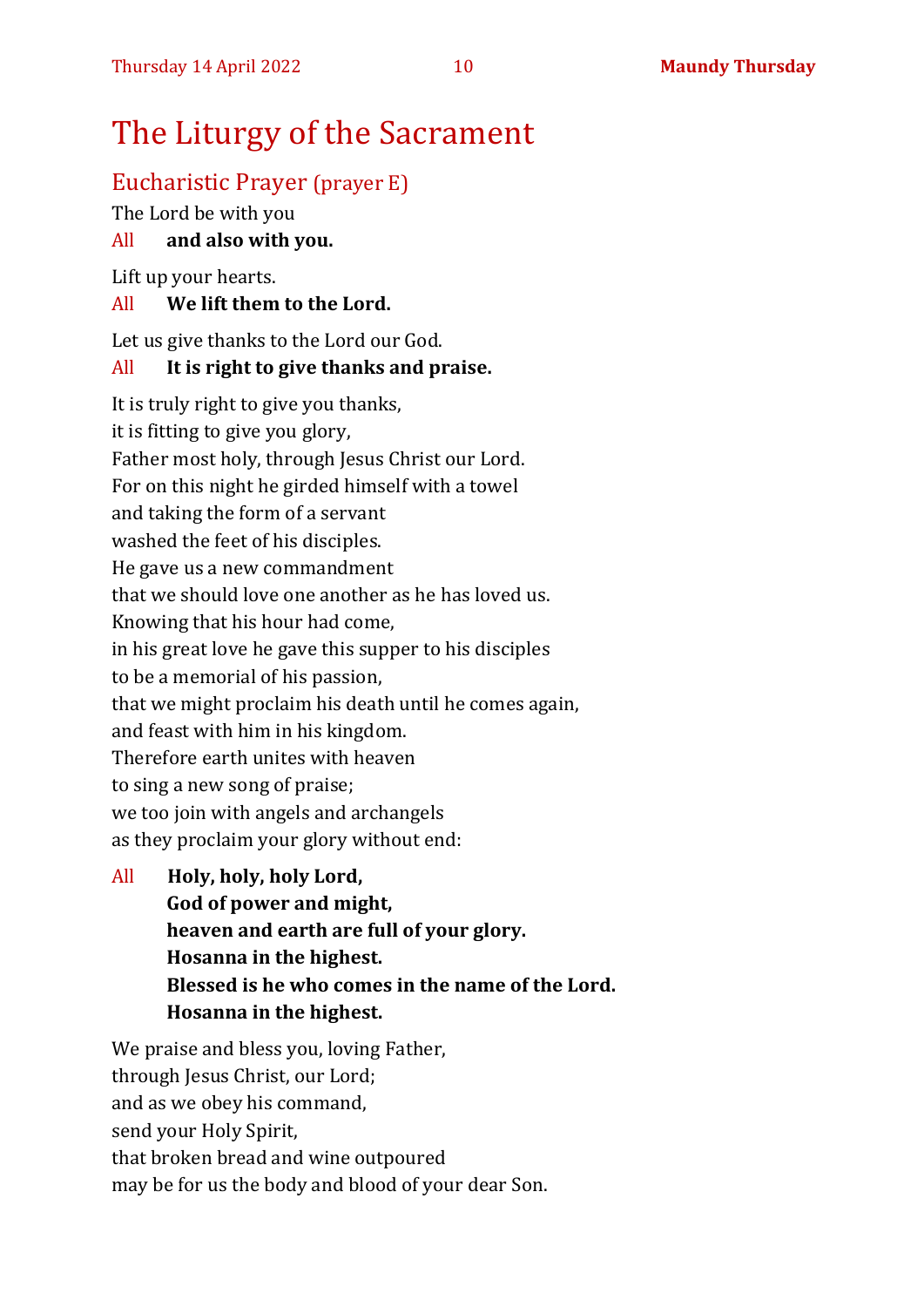On the night before he died he had supper with his friends and, taking bread, he praised you. He broke the bread, gave it to them and said: Take, eat; this is my body which is given for you; do this in remembrance of me.

When supper was ended he took the cup of wine. Again he praised you, gave it to them and said: Drink this, all of you; this is my blood of the new covenant, which is shed for you and for many for the forgiveness of sins. Do this, as often as you drink it, in remembrance of me.

So, Father, we remember all that Jesus did, in him we plead with confidence his sacrifice made once for all upon the cross.

Bringing before you the bread of life and cup of salvation, we proclaim his death and resurrection until he comes in glory.

Great is the mystery of faith:

All **Christ has died: Christ is risen: Christ will come again.**

Lord of all life,

help us to work together for that day when your kingdom comes and justice and mercy will be seen in all the earth.

Look with favour on your people, gather us in your loving arms and bring us with all the saints to feast at your table in heaven.

Through Christ, and with Christ, and in Christ, in the unity of the Holy Spirit, all honour and glory are yours, O loving Father, for ever and ever.

All **Amen.**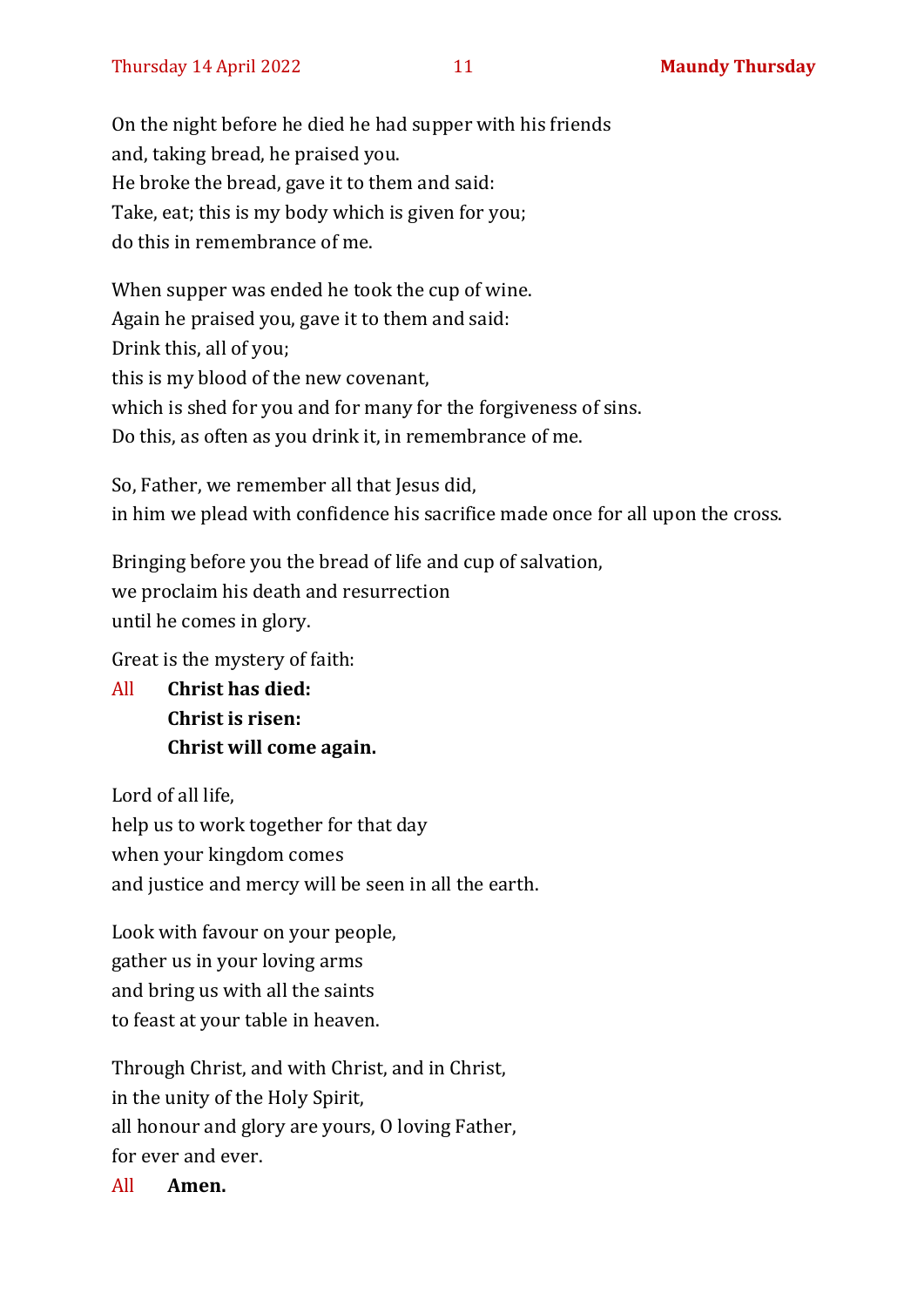#### **The Lord's Prayer**

As our Saviour taught us, so we pray

All **Our Father in heaven, hallowed be your name, your kingdom come, your will be done, on earth as in heaven. Give us today our daily bread. Forgive us our sins as we forgive those who sin against us. Lead us not into temptation but deliver us from evil.**

**For the kingdom, the power, and the glory are yours now and for ever. Amen.**

#### Breaking of the Bread

We break this bread to share in the body of Christ.

All **Though we are many, we are one body, because we all share in one bread.**

All **Lamb of God, you take away the sin of the world, have mercy on us. Lamb of God, you take away the sin of the world, have mercy on us. Lamb of God, you take away the sin of the world, grant us peace.**

Draw near with faith.

Receive the body of our Lord Jesus Christ which he gave for you,

and his blood which he shed for you.

Eat and drink in remembrance that he died for you,

and feed on him in your hearts

by faith with thanksgiving.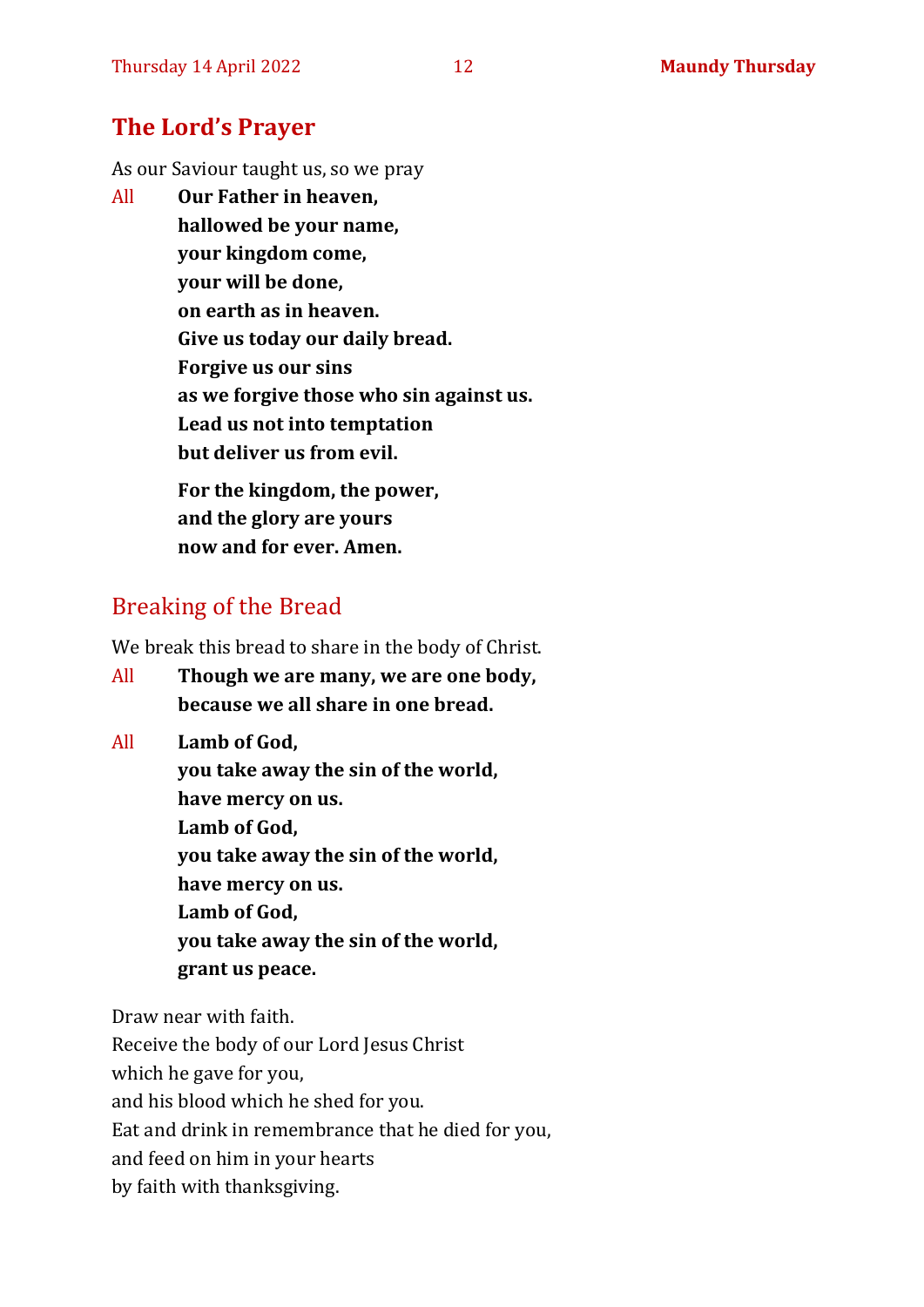All **We do not presume to come to this your table, merciful Lord, trusting in our own righteousness, but in your manifold and great mercies. We are not worthy so much as to gather up the crumbs under your table. But you are the same Lord whose nature is always to have mercy. Grant us therefore, gracious Lord, so to eat the flesh of your dear Son Jesus Christ and to drink his blood, that our sinful bodies may be made clean by his body and our souls washed through his most precious blood, and that we may evermore dwell in him, and he in us. Amen.**

#### Communion is distributed.

#### **Prayer after Communion**

Lord Jesus Christ,

we thank you that in this wonderful sacrament

you have given us the memorial of your passion:

grant us so to reverence the sacred mysteries

of your body and blood

that we may know within ourselves

and show forth in our lives

the fruit of your redemption,

for you are alive and reign, now and for ever.

All **Amen**

All **Almighty God,**

**we thank you for feeding us with the body and blood of your Son Jesus Christ. Through him we offer you our souls and bodies to be a living sacrifice. Send us out in the power of your Spirit to live and work to your praise and glory. Amen.**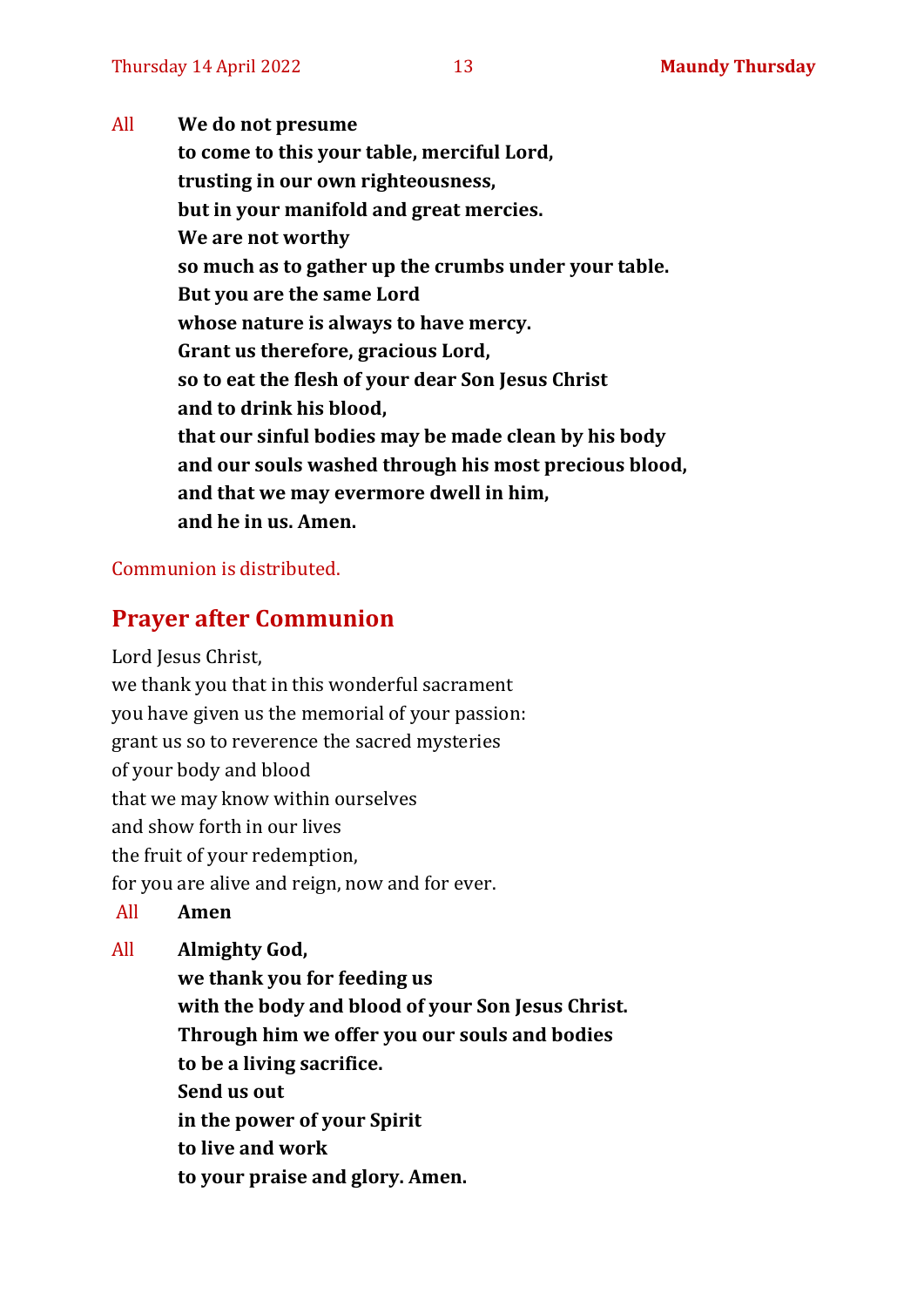HYMN 4 **[O sacred head sore wounded](https://youtu.be/JRjJ9nufa2c)** (please click here to hear the hymn)

### **Stripping of the altar**

The altar is stripped and a bare cross placed against it. This metrical version of Lamentations is read aloud at the same time.

How lonely sits the city that once was full of people! How like a widow she has become, she that was great among the nations! She weeps bitterly in the night, with tears on her cheeks; among all her lovers she has no one to comfort her.

#### R **Jerusalem, Jerusalem, return to the Lord your God!**

The roads to Zion mourn, for no one comes to the festivals; all her gates are desolate, her priests groan; her young girls grieve, and her lot is bitter. Her children have gone away, captives before the foe. Is it nothing to you, all you who pass by? Look and see if there is any sorrow like my sorrow.

#### R **Jerusalem, Jerusalem, return to the Lord your God!**

From on high he sent fire; it went deep into my bones; he spread a net for my feet; he turned me back; he has left me stunned, faint all day long. For these things I weep; my eyes flow with tears; for a comforter is far from me, one to revive my courage; my children are desolate, for the enemy has prevailed.

#### R **Jerusalem, Jerusalem, return to the Lord your God!**

All who pass along the way clap their hands at you;

they hiss and wag their heads at daughter Jerusalem;

'Is this the city that was called the perfection of beauty, the joy of all the earth?' The thought of my affliction and my homelessness is wormwood and gall!

#### R **Jerusalem, Jerusalem, return to the Lord your God!**

The steadfast love of the Lord never ceases, his mercies never come to an end; they are new every morning; great is your faithfulness. 'The Lord is my portion,' says my soul, 'therefore I will hope in him.'

The Lord is good to those who wait for him, to the soul that seeks him.

#### R **Jerusalem, Jerusalem, return to the Lord your God!**